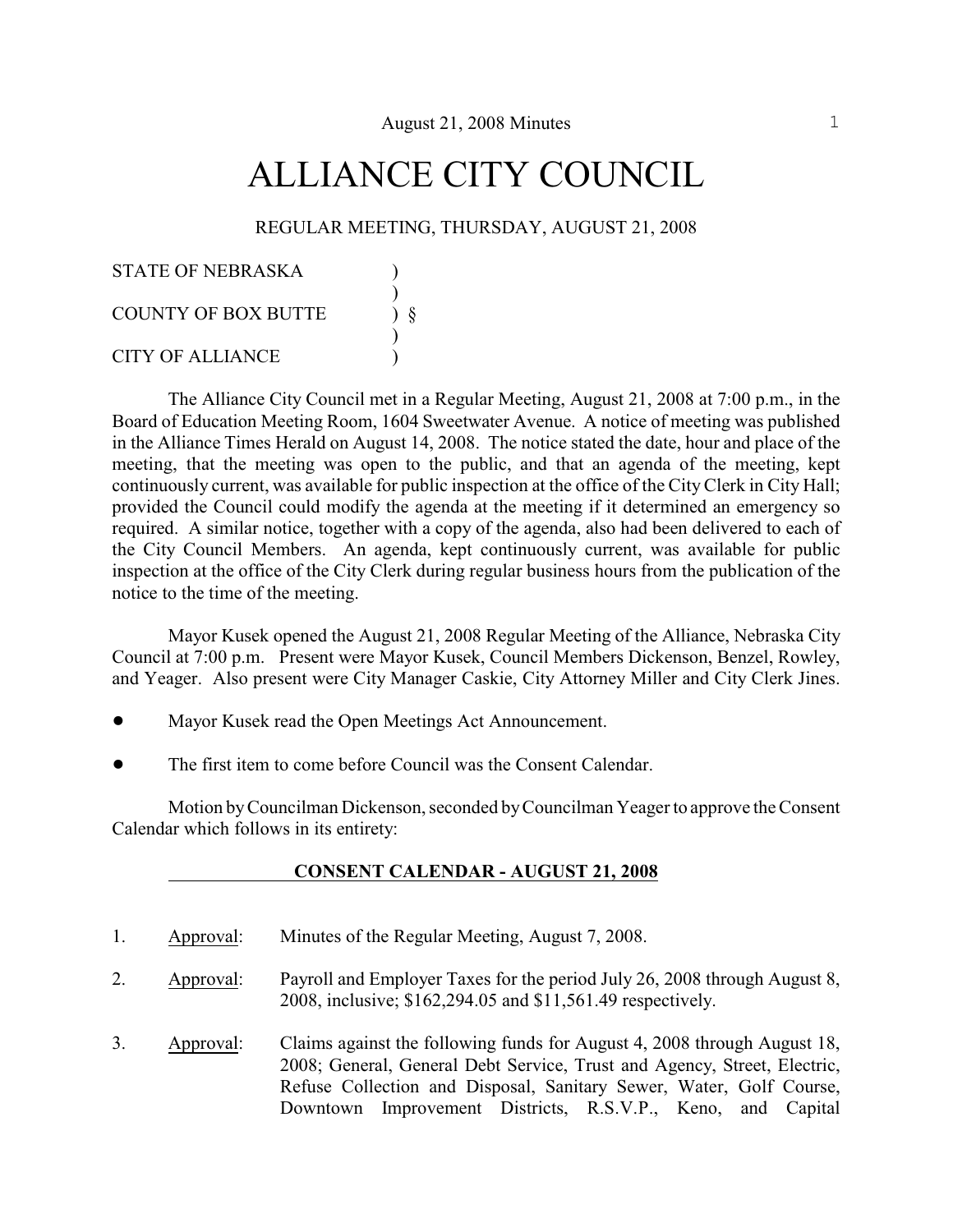| 2  |           | August 21, 2008 Minutes                                                                                                                                                                                   |
|----|-----------|-----------------------------------------------------------------------------------------------------------------------------------------------------------------------------------------------------------|
|    |           | Improvement: \$1,145,261.90.                                                                                                                                                                              |
| 4. | Approval: | The issuance of a Cemetery Certificate as follows:                                                                                                                                                        |
|    |           | The South One Half of the Northeast Quarter $(S1/2NE1/4)$ of Lot Six $(6)$ ,<br>Section One (1), Block Seventeen (17), Second Addition to the Alliance<br>Cemetery to Sandy E. Wright and Rebecca Wright. |
| 5. | Approval: | The issuance of the following Contractor licenses:                                                                                                                                                        |
|    |           |                                                                                                                                                                                                           |
|    |           | Cement & Masonry. Norman Leithead dba Leithead Masonry                                                                                                                                                    |
|    |           |                                                                                                                                                                                                           |

NOTE: City Manager Caskie has reviewed these expenditures and to the best of her knowledge confirms that they are within budgeted appropriations to this point in the fiscal year.

Roll call vote with the following results:

Voting Aye: Kusek, Dickenson, Benzel, Rowley.

Voting Nay: None.

Abstaining: Yeager.

Motion carried.

• The next item on Council's agenda was a discussion regarding Electric Revenue Bond Refinancing.

Bruce Lefler, Senior Vice President of Ameritas Investment Corporation gave a presentation to Council outlining the potential savings and the process involved in refinancing the Series 2001 Electric Revenue Bonds.

Motion by Councilman Dickenson, seconded by Councilman Benzel to authorize Ameritas Investment Corporation and City of Alliance staff to begin the refinancing process for the Series 2001 Electric Revenue Bonds with a threshold of five percent of the par amount of bonds refunded.

Roll call vote with the following results:

Voting Aye: Kusek, Dickenson, Benzel, Rowley, Yeager.

Voting Nay: None.

Motion carried.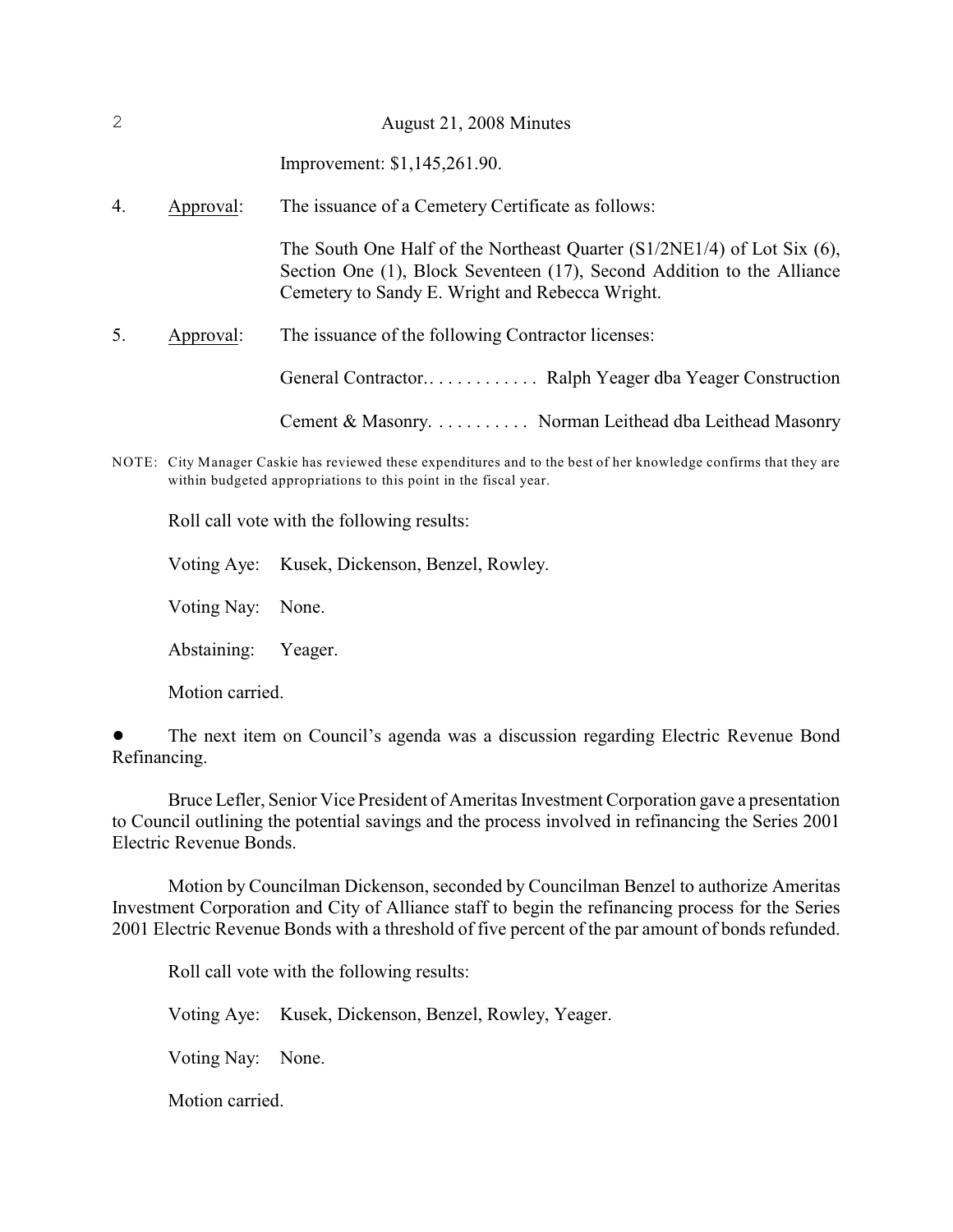! Ordinance No. 2622 amending the Alliance Municipal Code with regard to the designation of Snow Emergency Routes was the next item to be brought before Council.

Motion by Councilman Yeager, seconded by Councilwoman Rowley to approve Ordinance No. 2622 on first reading. City Clerk Jines read the ordinance by title which follows in its entirety:

#### **ORDINANCE NO. 2622**

AN ORDINANCE AMENDING THE ALLIANCE MUNICIPAL CODE BY AMENDING SECTION 701 ARTICLE 7 AT CHAPTER 3, RELATING TO ESTABLISHMENT OF SNOW EMERGENCY ROUTES; AND REPEAL EXISTING PROVISIONS OF CITY CODE NOT CONSISTENT HEREWITH.

BE IT ORDAINED BY THE MAYOR AND COUNCIL OF THE CITY OF ALLIANCE, NEBRASKA:

SECTION 1. The City of Alliance has established Snow Emergency Routes to facilitate travel during and after a snow storm to provide for public safety and welfare.

SECTION 2. The City of Alliance to make the emergency routes more efficient desires to make changes to the establishment of certain snow routes.

SECTION 3. The Alliance Municipal Code at Chapter 3, shall be amended at Article 7, Section 3-701 as follows:

## 3-701. ESTABLISHMENT OF SNOW EMERGENCY ROUTES.

The following streets are declared to be snow emergency routes within the City. The City Manager (or someone designated by him the City Manager, but always referred to herein as the City Manager) shall, at his discretion, place appropriate signs or other traffic control devices indicating the existence of snow emergency routes. A designation of any street, avenue, road, or highway, or portion thereof as a snow emergency route shall in no way affect any previous designation of that street, avenue, road, or highway for any other purposes but shall be in addition thereto. The following streets or highways are designated as emergency snow arterial streets:

- 1. U. S. Highway Nos. 385 and 2 within the corporate limits;
- 2. Cody Avenue from Tenth Street to Kansas Street;
- 3. Emerson Avenue from the northern corporate limits to Third Street;
- 4. Box Butte Avenue from Twenty-fifth Street to First Street;
- 5. Mississippi Avenue from Tenth Street to Third Street;
- 6. Potash Avenue from Third Street to Kansas Street;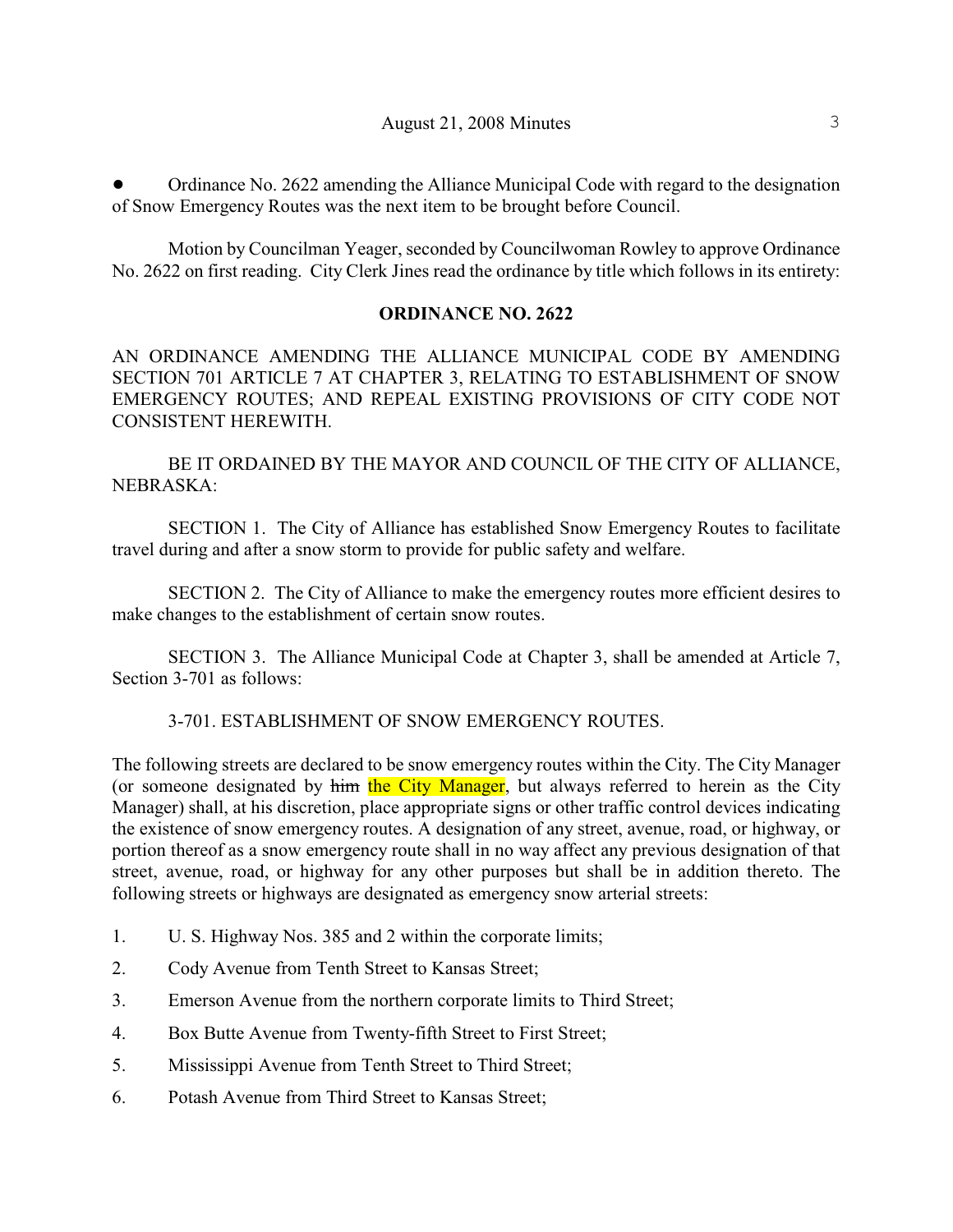- 7. East Third Street from Flack Avenue to the corporate limits;
- 8. All of Tenth Street included within the corporate limits;
- 9. Eighteenth Sixteenth-Street from Colorado Buchfinck Avenue to Sweetwater Box Butte Avenue;
- 10. Twenty-fifth Street from Emerson Avenue to Sweetwater Avenue;
- 11. Eighth Street from Emerson Avenue to Mississippi Avenue;
- 12. Kansas Street from Highway 2 to Highway 385;
- 13. Buchfinck Avenue from Tenth Street to Sixteenth Street.

SECTION 4. That current applicable City Codes of the City of Alliance, Nebraska, and all other ordinances or parts of ordinances in conflict herewith are hereby repealed.

SECTION 5. This ordinance shall be in full force and effect from and after its approval, passage, and publication according to law.

Motion by Councilman Dickenson, seconded by Councilman Benzel to amend Ordinance No. 2622, Section 3, Line 11 to read "Eighth Street from Black Hills Avenue to Mississippi Avenue." Motion and second was withdrawn.

Mayor Kusek directed staff to fully investigate the possibilities regarding the emergency snow routes near the schools and provide Council with a map outlining the various options at the next meeting.

Roll call vote on the first reading of Ordinance No. 2622 with the following results:

Voting Aye: Kusek, Dickenson, Benzel, Rowley, Yeager.

Voting Nay: None.

Motion carried.

! The next item for Council's discussion was Ordinance No. 2623 amending the Alliance Municipal Code clarifying All-Terrain Vehicle use.

Motion by Councilman Benzel, seconded by Councilwoman Rowley to approve Ordinance No. 2623 on first reading. City Clerk Jines read the ordinance by title which follows in its entirety:

## **ORDINANCE NO. 2623**

AN ORDINANCE AMENDING THE ALLIANCE MUNICIPAL CODE BY AMENDING SECTION 321 ARTICLE 3 AT CHAPTER 3, RELATING TO ALL-TERRAIN VEHICLES; TO LIMIT THE AGE OF ANY PASSENGERS ON AN ATV; AND REPEAL EXISTING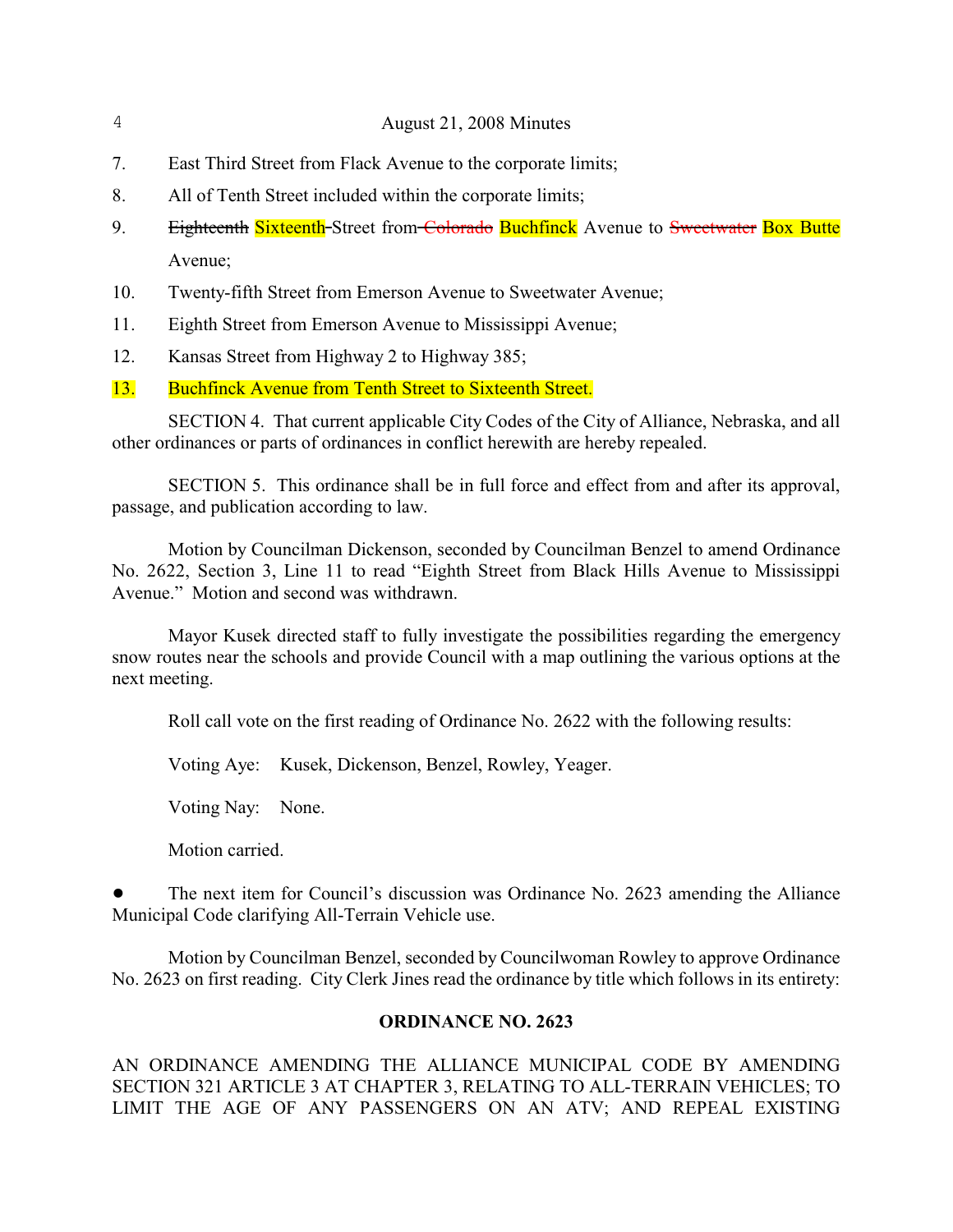#### PROVISIONS OF CITY CODE NOT CONSISTENT HEREWITH.

BE IT ORDAINED BY THE MAYOR AND COUNCIL OF THE CITY OF ALLIANCE, NEBRASKA:

SECTION 1. The Nebraska State Statutes allow cities of the first class to regulate the travel of vehicles on city streets.

SECTION 2. The City of Alliance has authorized All Terrain Vehicles (ATV) to be operated in the City of Alliance upon authorized streets and subject to certain rules and regulations.

SECTION 3. The Alliance Municipal Code at Chapter 3, shall be amended to include the addition to Article 3, Section 3-321 as follows:

#### 3-321 ALL-TERRAIN VEHICLE PERSONS AUTHORIZED

Any person operating an all-terrain vehicle shall be 19 years of age and have a valid Class O operator's license as provided in Neb. Rev. Stat. 60-4,126. No one under 16 years of age shall be permitted to be a passenger on an all-terrain vehicle within the City of Alliance. No passenger is permitted to ride on an all-terrain vehicle unless sitting on a seat specifically designed by the manufacturer of the all-terrain vehicle for the passenger.

Any person who is under 19 years of age and is a passenger on an all-terrain vehicle in the City of Alliance must wear a Department of Transportation approved protective helmet or a protective helmet, as provided in Neb. Rev. Stat. Sections 60-6,279 and 60-6,280 or as amended, at any time the all-terrain vehicle is moving. Said helmet shall be secured properly on his or her head with a chin strap while the vehicle is in motion.

SECTION 4. That current applicable City Codes of the City of Alliance, Nebraska, and all other ordinances or parts of ordinances in conflict herewith are hereby repealed.

SECTION 5. This ordinance shall be in full force and effect from and after its approval, passage, and publication according to law.

Motion by Councilman Yeager, seconded by Councilwoman Rowley to amend Ordinance No. 2623 by deleting all highlighted areas and prohibiting passengers on ATV's.

Jane Faber, 920 West 25<sup>th</sup> addressed Council explaining that she transports her 12 year old daughter on her ATV and would adhere to a helmet law. She disagrees with banning children from riding on ATV's since children are allowed to ride on the back of motorcycles. She feels that the citizens that are riding ATV's are trying to cut gas consumption and transporting children to and from their activities uses a great deal of gas.

Roll call vote on the amendment with the following results:

Voting Aye: Dickenson, Benzel, Rowley, Yeager.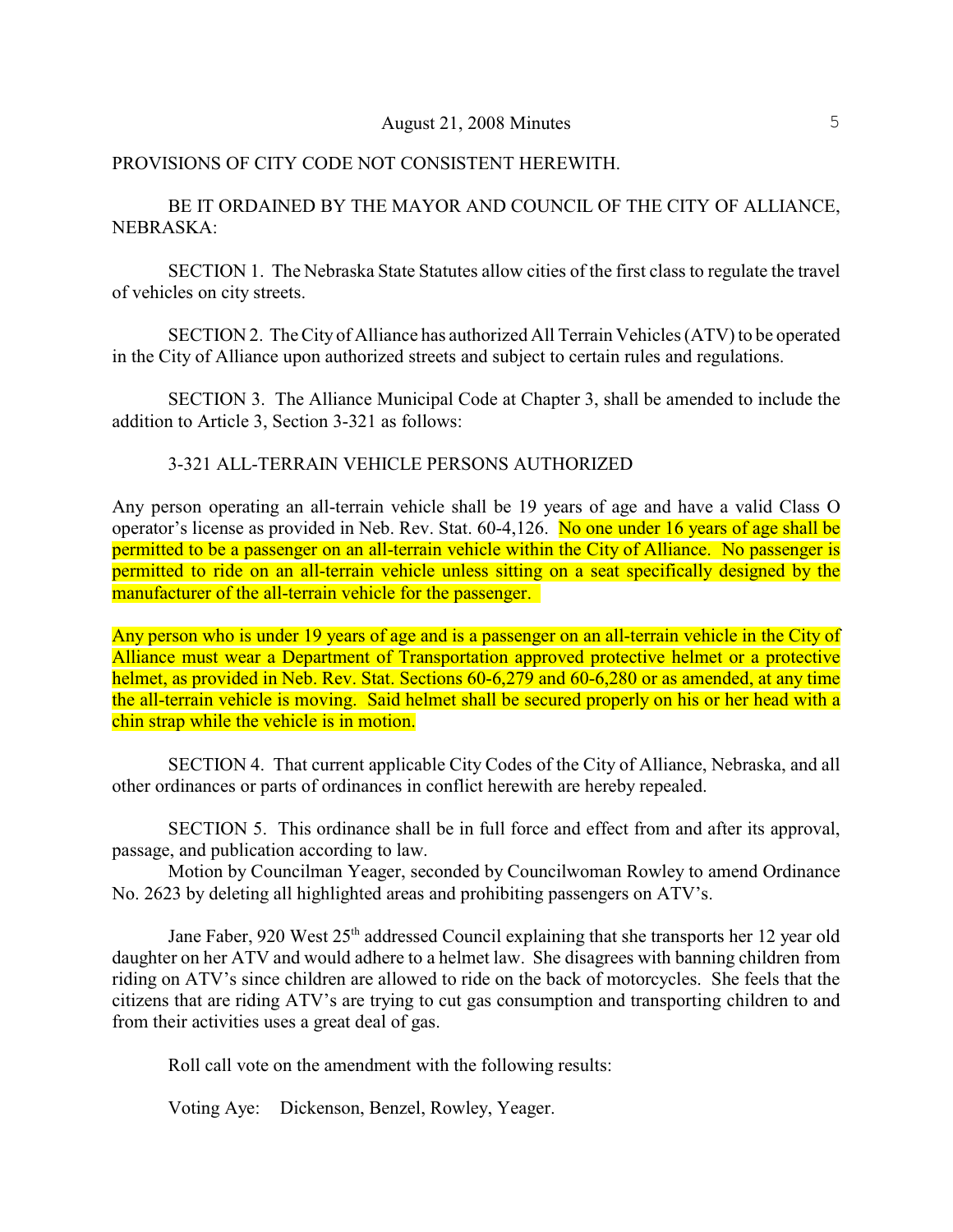Voting Nay: Kusek.

Motion carried.

Roll call vote on the first reading of Ordinance No. 2623 as amended with the following results:

Voting Aye: Kusek, Dickenson, Benzel, Rowley, Yeager.

Voting Nay: None.

Motion carried.

! The second reading of Ordinance No. 2619 Appropriations (Budget) was the next item for Council's consideration.

Motion by Mayor Kusek, seconded by Councilman Yeager to approve Ordinance No. 2619 on second reading. City Clerk Jines read the ordinance by title which follows in its entirety:

#### **ORDINANCE NO. 2619**

AN ORDINANCE TERMED "THE ANNUAL APPROPRIATION BILL" TO PROVIDE REVENUE FOR MUNICIPAL PURPOSES OF THE CITY OF ALLIANCE FOR THE FISCAL YEAR BEGINNING OCTOBER 1, 2008, AND ENDING SEPTEMBER 30, 2009, BY IMPOSING A TAX ON ALL PROPERTY WITHIN THE CITY, ADOPTING A BUDGET, AND ADOPTING APPROPRIATIONS.

WHEREAS, The City Manager, in accordance with the requirements of Chapter 1, Article 2, Section 1-205, of the Municipal Code of the City of Alliance, Nebraska, has submitted to the City Council a preliminary budget. This preliminary budget being submitted to the City Council on July 17, 2008, upon which a workshop was held on July 28, 2008 and a proposed budget was produced. A public hearing was held on said proposed budget on August 7, 2008, as required by law; and

#### NOW, THEREFORE, BE IT ORDAINED BY THE MAYOR AND COUNCIL MEMBERS OF THE CITY OF ALLIANCE, NEBRASKA:

SECTION 1. The budget for the fiscal year beginning October 1, 2008, submitted to and amended by the City Council, is hereby adopted.

SECTION 2. In order to provide revenue for municipal purposes, the following property tax revenues have been established for the City of Alliance: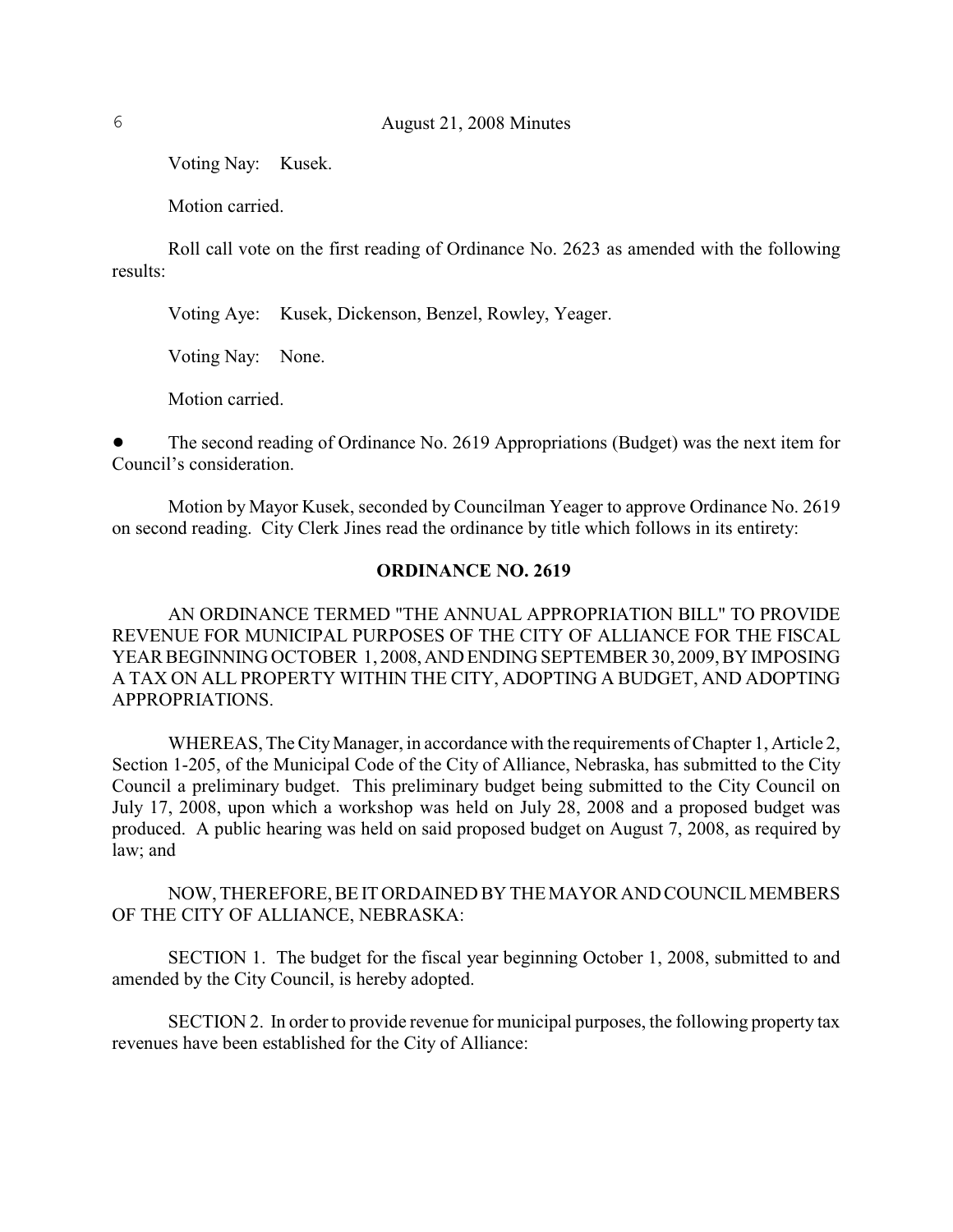|                                   | City       | <b>MFO</b> | <b>Airport</b> | <b>Airport</b><br><b>Sinking</b> |
|-----------------------------------|------------|------------|----------------|----------------------------------|
| Personal & Real Property Tax      | 855,617.00 | 105,159.00 | 106,000.00     | 37,500.00                        |
| Delinquent Allowance              | 8,556.17   | 1,051.59   | 1,060.00       | 375.00                           |
| 1% County Treasurer's Commission  | 42,780.85  | 5,257.96   | 5,300.00       | 1,875.00                         |
| <b>Total Property Tax Request</b> | 906,954.02 | 111,468.55 | 112,360.00     | 39,750.00                        |
| Using the following tax levies:   |            |            |                |                                  |

|                | City    | MFO     | <b>Airport</b> | Airport        | <b>Total</b> |
|----------------|---------|---------|----------------|----------------|--------------|
|                |         |         |                | <b>Sinking</b> |              |
| Proposed 2009: | 0.27708 | 0.03395 | 0.03422        | 0.01211        | 0.35736      |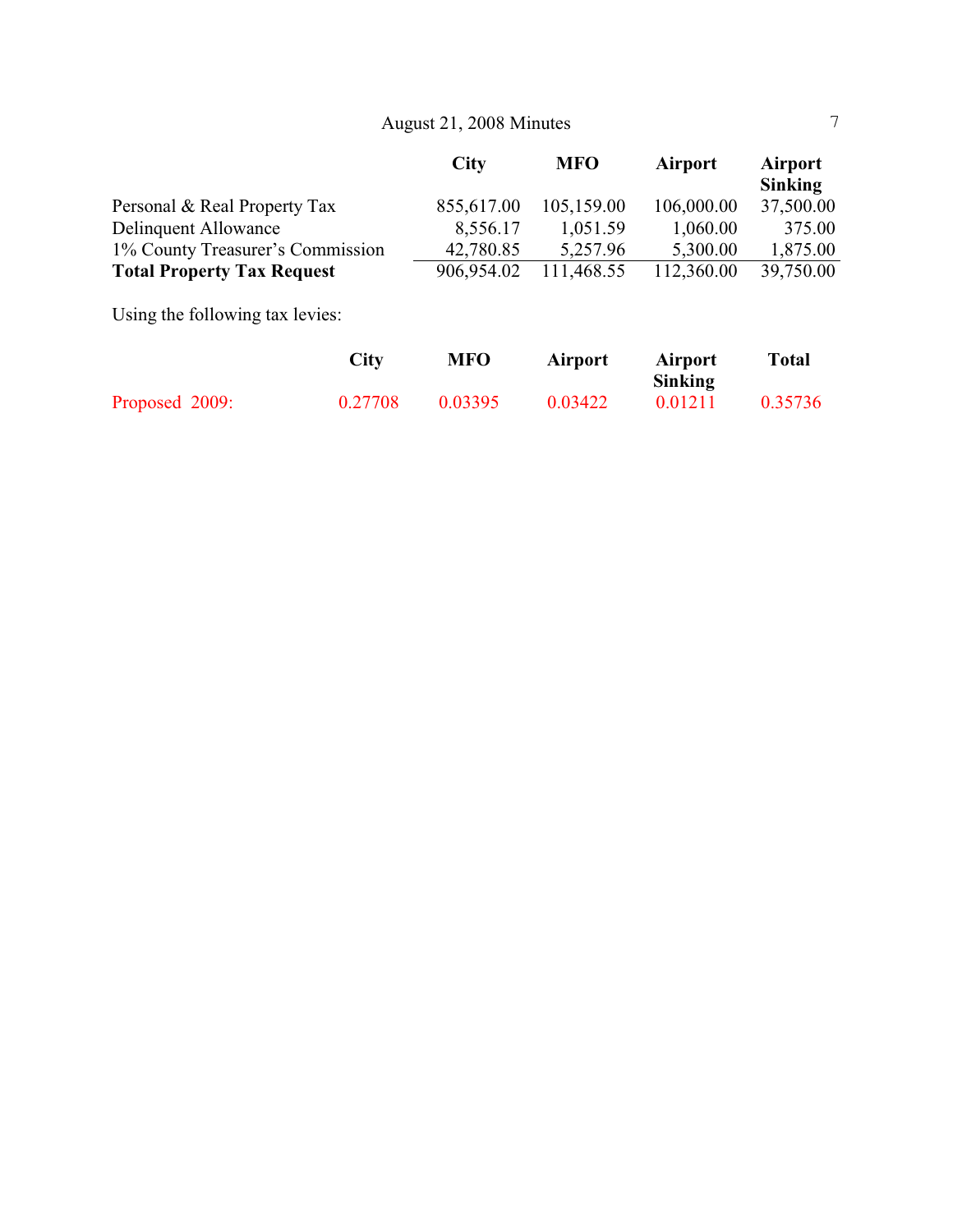SECTION 3. In accordance with Reissue Revised Statutes Nebraska Chapter 16, Section 704, the following amounts shall be and hereby are recognized as the budget for the City of Alliance, Nebraska for the fiscal year 2009.

| <b>General Fund</b>         | 4,915,205  |
|-----------------------------|------------|
| General - Debt Service      | 276,225    |
| Special Revenue - Streets   | 1,365,907  |
| Electric                    | 8,159,175  |
| Refuse                      | 1,346,781  |
| Sewer                       | 429,403    |
| Water                       | 5,875,747  |
| Golf Course Fund            | 268,959    |
| Special Use - BID #1        | 15,300     |
| Special Use - BID #2        | 11,600     |
| <b>HUD</b>                  | 200,000    |
| <b>RSVP</b>                 | 73,797     |
| Community Betterment (KENO) | 102,000    |
| Capital Projects            | $\theta$   |
| LB 840 Fund                 | 250,000    |
| Redevelopment               | 4,600      |
| <b>Airport Fund</b>         | 1,001,849  |
| <b>Internal Service</b>     | 1,719,760  |
| Abatement                   | 10,000     |
| Capital Equipment           | 213,700    |
| Economic Development        | 70,000     |
| <b>Gross Expenditures</b>   | 26,310,008 |

There is hereby included \$75,000 within the General Fund Budget [City Council Activity], \$0 within the Electric Fund, \$65,000 within the Water Fund, \$26,800 within the Sewer Fund, \$10,000 within the Refuse Fund, \$0 within the Community Betterment Fund, \$14,000.00 within the Golf Fund and \$25,000 within the Streets Fund to be known as "Contingency." Expenditures from any Contingency will not be authorized without an affirmative vote of the City Council for each amount to be expended.

SECTION 4. The City has a total of Unused Restricted Funds Authority of \$195,917.69 for Fiscal Year 2009.

SECTION 5. The tax levied under this Ordinance shall become due and payable, shall become delinquent and shall be subject to penalties, the execution of distress warrants and sale of property levied upon as provided by law.

SECTION 6. The City Clerk is hereby authorized and directed forthwith upon the passage,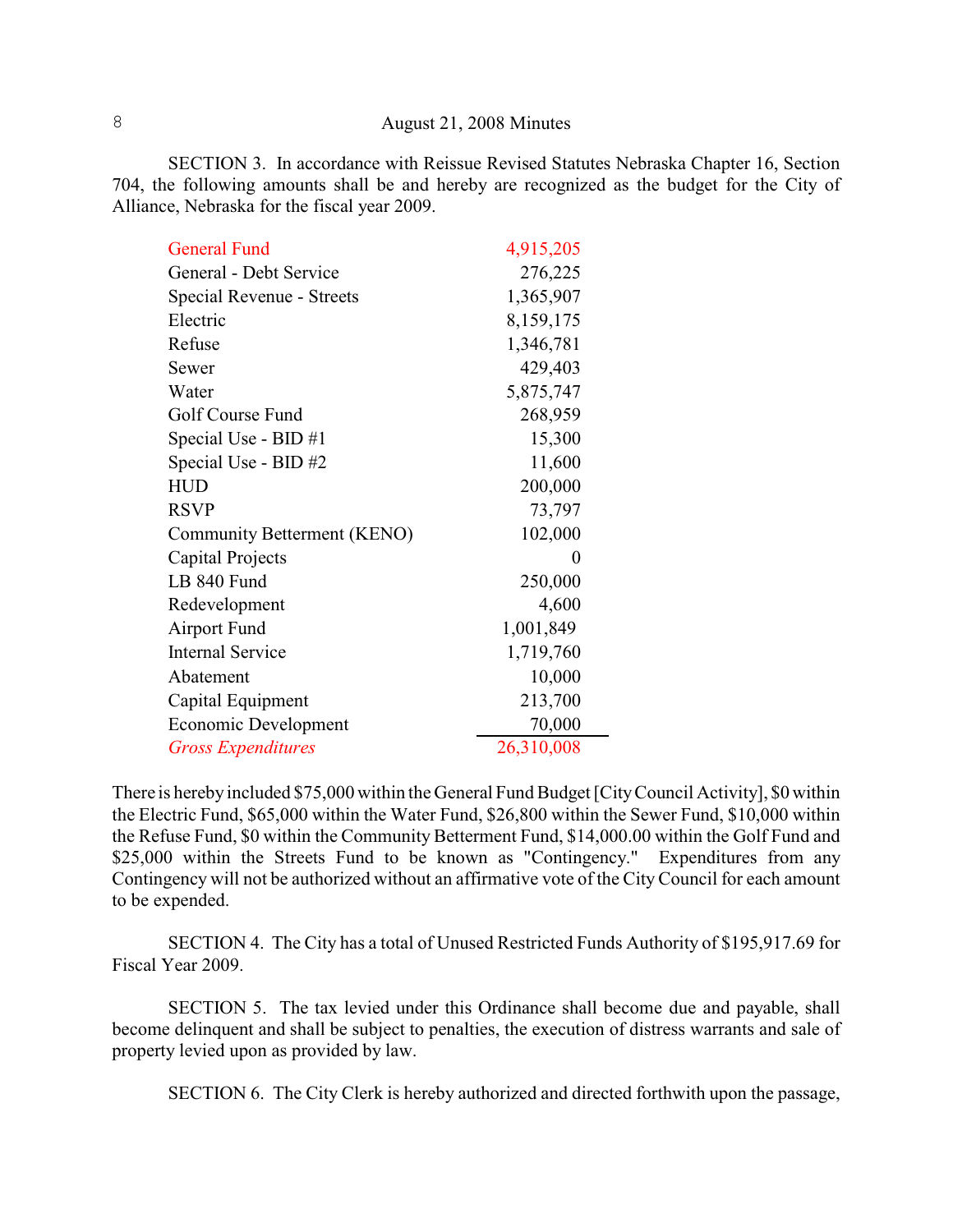approval and publication of this Ordinance to forward a certified copy thereof to the County Clerk of Box Butte County, Nebraska.

SECTION 7. This Ordinance shall become effective October 1, 2008.

Motion by Mayor Kusek, seconded by Councilman Dickenson to amend the budget by reducing the Parks Department budget by \$85,000.00 and increasing the Electric Department budget by \$125,000.00 to fund the Bower/Shankland Baseball Field Lighting Project.

Roll call vote with the following results:

Voting Aye: Kusek, Dickenson, Benzel, Rowley, Yeager.

Voting Nay: None.

Motion carried.

Motion by Mayor Kusek, seconded by Councilman Dickenson to add \$100,000.00 to the Electric Department Contingency line item.

Roll call vote with the following results:

Voting Aye: Kusek, Dickenson, Benzel, Rowley, Yeager.

Voting Nay: None.

Motion carried.

Motion by Mayor Kusek, seconded by Councilwoman Rowley to increase Other Advertising Services line item in the Water Department by \$1,000.00.

Roll call vote with the following results:

Voting Aye: Kusek, Dickenson, Benzel, Rowley, Yeager.

Voting Nay: None.

Motion carried.

Motion by Councilman Benzel, seconded by Councilman Dickenson to increase the museum wages by \$5,400.00.

Roll call vote with the following results:

Voting Aye: Kusek, Dickenson, Benzel, Rowley, Yeager.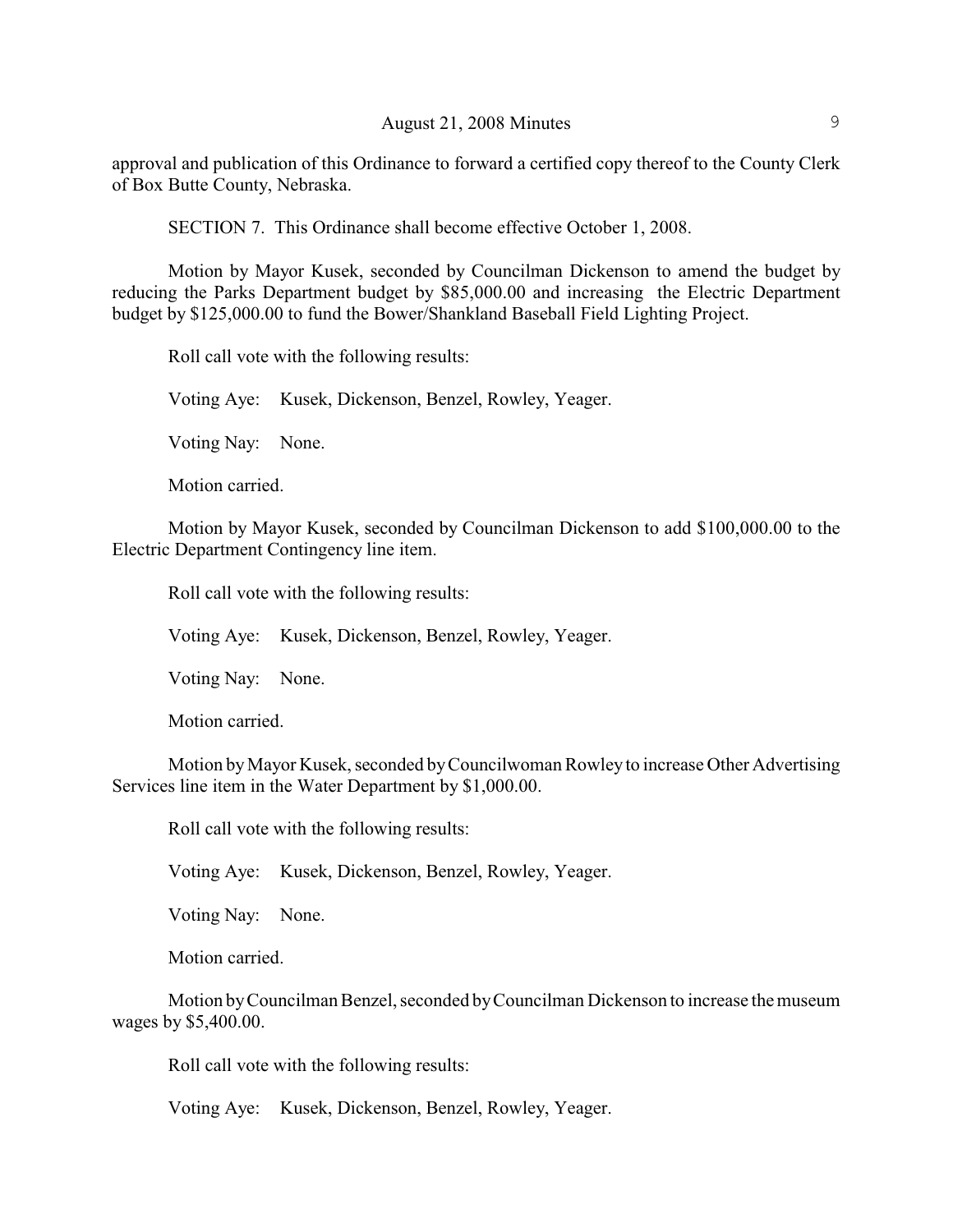Voting Nay: None.

Motion carried.

Motion by Councilman Benzel, seconded by Councilwoman Rowley to increase the Council member salaries from \$2,400.00 to \$3,000.00 annually for each member, which will increase the line item from \$12,000.00 to \$15,000.00.

Roll call vote with the following results:

Voting Aye: Kusek, Benzel, Rowley, Yeager.

Voting Nay: Dickenson.

Motion carried.

Mayor Kusek motioned to expend \$7,000.00 from General Fund/Fund Balance for financial assistance to the Box Butte County Handyman Services Program which was seconded by Councilwoman Rowley.

Roll call vote with the following results:

Voting Aye: Kusek, Dickenson, Benzel, Rowley, Yeager.

Voting Nay: None.

Motion carried.

Roll call vote on the second reading of Ordinance No. 2619 as amended with the following results:

Voting Aye: Kusek, Dickenson, Benzel, Rowley, Yeager.

Voting Nay: None.

Motion carried.

Resolution No. 08-87 creating a Special Revenue Fund in the 2008-2009 Budget entitled "Museum Exhibit Fund" for the completion of the interior of the museum was the next item to be discussed by Council.

Motion by Mayor Kusek, seconded by Councilman Dickenson to approve Resolution No. 08-87 which follows in its entirety:

## **RESOLUTION NO. 08-87**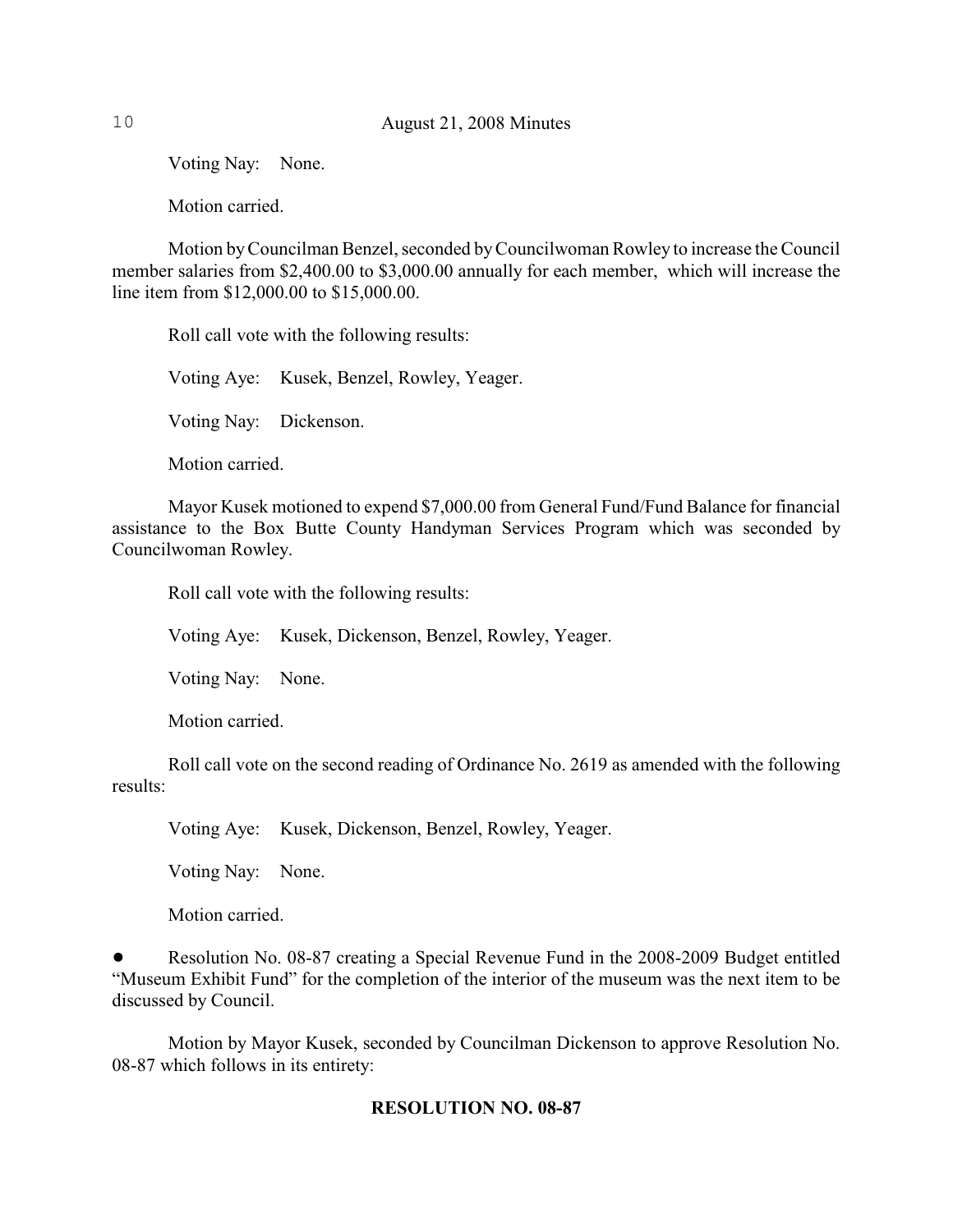*WHEREAS,* The City of Alliance has received a generous contribution from the Eldred Foundation in the amount of \$700,000 for the planning, construction and installation of the introductory video, displays, interpretive material and interior furnishings of the museum; and

*WHEREAS,* An agreement is in place that provides for not less than another \$100,000 through contributions from the Foundation or a grant or both; and

*WHEREAS,* The City of Alliance has applied for additional grants for the completion of the interior of the museum; and

*WHEREAS,* The City of Alliance Budget needs to account for, track and budget these funds and any additional grants or gifts that might be received for the completion of the interior of the museum,

*NOW, THEREFORE, BE IT R5ESOLVED* by the Mayor and City Council of the City of Alliance, Nebraska, that the 2008-2009 budget be amended to set up a new Special Revenue fund to be Designated "Museum Exhibit Fund."

*BE IT FURTHER RESOLVED* that the creation of this fund will amend the City of Alliance 2008-2009 budget, as attached to this resolution.

*BE IT FURTHER RESOLVED* that all donations that are received for the completion of the interior of the museum will be deposited into this "Museum Exhibit Fund."

*BE IT FURTHER RESOLVED* that all expenditures from the "Museum Exhibit Fund" will be for the completion of the interior of the museum.

*BE IT FURTHER RESOLVED* that this fund will be maintained as a separate fund until such time as it is determined that there is no benefit to any grant, contributor, or staff person from a separate accounting of such expenditures.

Roll call vote with the following results:

Voting Aye: Kusek, Dickenson, Benzel, Rowley, Yeager.

Voting Nay: None.

Motion carried.

The next item for Council's review was Ordinance No. 2621 amending the Alliance Municipal Code with regard to Water Rates.

Motion by Councilwoman Rowley, seconded by Councilman Dickenson to approve Ordinance No. 2621 on second reading. City Clerk Jines read the ordinance by title which follows in its entirety: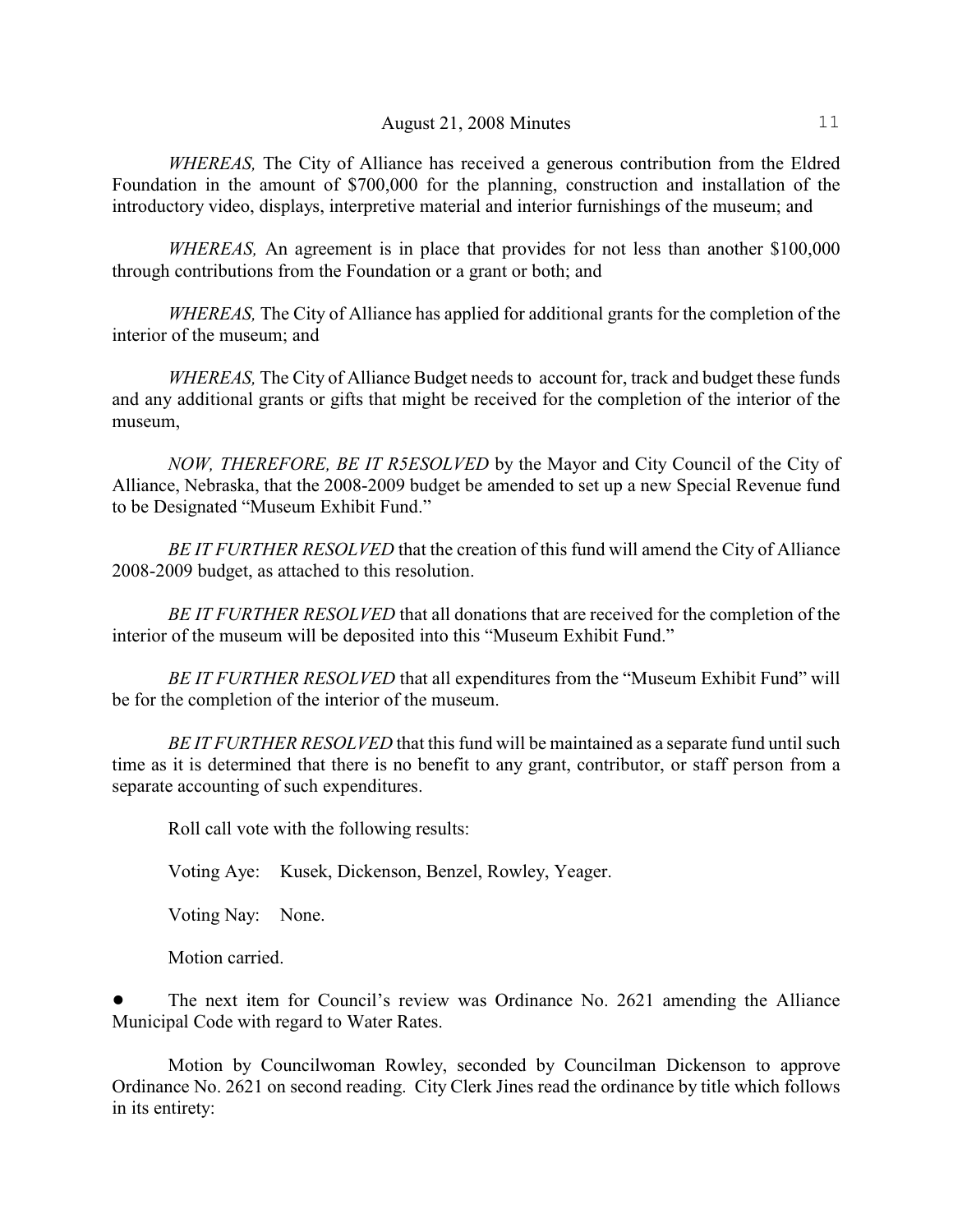#### **ORDINANCE NO. 2621**

AN ORDINANCE AMENDING THE ALLIANCE MUNICIPAL CODE BY AMENDING SECTION 347 ARTICLE 3 AT CHAPTER 4, RELATING TO WATER RATES CHARGED BY THE CITY OF ALLIANCE; AND REPEAL EXISTING PROVISIONS OF CITY CODE NOT CONSISTENT HEREWITH.

BE IT ORDAINED BY THE MAYOR AND COUNCIL OF THE CITY OF ALLIANCE, NEBRASKA:

SECTION 1. The City of Alliance operates the Alliance Municipal Water System (A.M.W.S.)

SECTION 2. The United States Government have implemented new rules on the allowable amount of arsenic in the municipal water systems which change results in the City of Alliance being required to mitigate the arsenic level in the A.M.W.S.

SECTION 3. The cost of mitigation requires that the water rates be increased to pay for the costs of the mitigation of the arsenic levels in the A.M.W.S.

SECTION 4. Alliance Municipal Code at Chapter 4, shall be amended at Article 3, Section 347 to read as follows:

As a tariff or water rates based on monthly consumption of each customer from the water distribution system of the City of Alliance, Nebraska and for services rendered, the following schedules are hereby established.

For the use of A.M.W.S. each residential and rural residential user shall pay the current base rate on the amount of water in the residential consumer's monthly base usage calculation which shall be known as Block 1 rate. The base usage or the amount of water in the Block 1 shall be equal to the average monthly water consumption during a three month winter base beginning with the first complete cycle which uses meter readings taken after December 10. If a residential consumer has not established a winter base period, the base usage or Block 1 amount shall be the average charge of all other residential consumers. The billing process shall commence when water service is established. Each residential customer shall pay the appropriate rate for each 100 cubic feet of water used in each of the applicable blocks. Once a user has used the allotment of water from one block the water will be billed at the next higher block rate.

The customer's monthly bill shall consist of the monthly meter charge and the amount of water used based upon the number of cubic feet used and the fee assessed under this ordinance.

**Residential, Commercial, Industrial Park, Manufacturing, Urban and Rural Rate**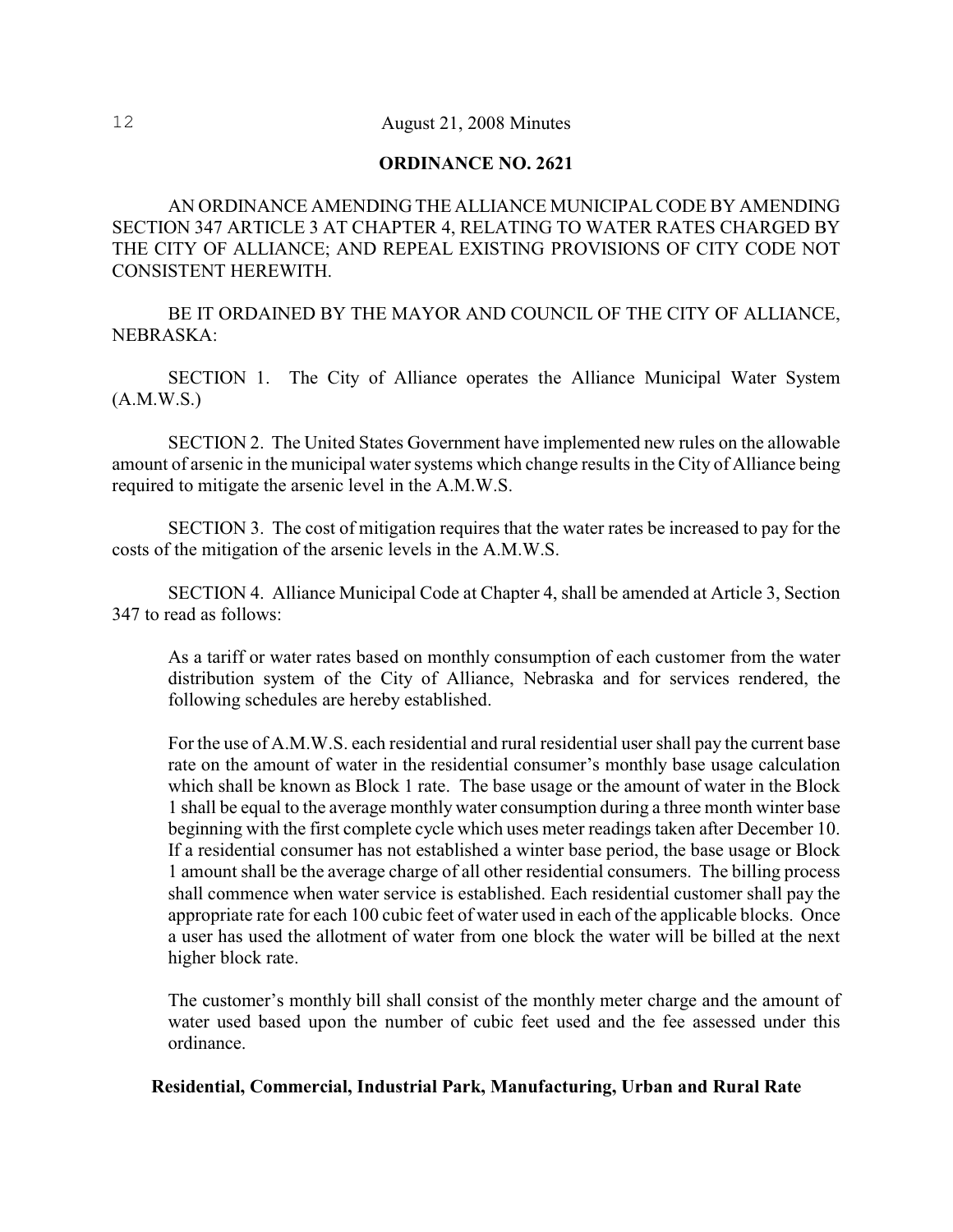Each residential, commercial, industrial park, manufacturing, urban and rural consumer connected to the water distribution system of the City of Alliance, Nebraska, shall be liable and pay for the service charge for the meter for all water used and consumed at a rate of:

## **A. Residential –** the residential rate will apply to any building which is used as the primary residence and any associated or peripheral use of that primary residence. **Within the City limits - Urban Residential**

|         | Block $1 \parallel$ \$1.15 per 100 cubic feet                                                           |
|---------|---------------------------------------------------------------------------------------------------------|
|         | Block 2   \$1.30 per 100 cubic feet for the next 3500 cubic feet after the Block 1 amount.              |
|         | Block 3   \$1.60 per 100 cubic feet for the next 2500 cubic feet after base usage and Blocks 1<br>and 2 |
| Block 4 | S2.00 per 100 cubic feet for any amount over Blocks 1, 2, and 3                                         |

## **Outside the City limits - Rural Residential**

| Block $1 \parallel$ \$1.27 per 100 cubic feet                                                           |
|---------------------------------------------------------------------------------------------------------|
| Block 2   \$1.43 per 100 cubic feet for the next 3500 cubic feet after the Block 1 amount.              |
| Block 3   \$1.76 per 100 cubic feet for the next 2500 cubic feet after base usage and Blocks 1<br>and 2 |
| Block 4 \ \ \ \ \ \ \ 2.20 per 100 cubic feet for any amount over Blocks 1, 2, and 3                    |

## **B. Manufacturing Rate.**

Manufacturing rate will apply when more than 50 percent of the water purchased is used or directly consumed in processing or manufacturing. Processing or manufacturing is defined as an action or series of actions performed on tangible personal property, either by hand or machine, which results in that tangible personal property being reduced or transformed into a different state, quality, form, property or thing. Processing does not include repairing property, building erection, cold storage of food products, or preparation of food for immediate consumption.

Manufacturing, Commercial and Rural Rate is \$1.10 per 100 cubic feet.

## **C. Commercial Rate.**

Commercial rate will apply to any for profit use that does not qualify as manufacturing and is not within the industrial park.

Commercial Rate is \$1.15 per 100 cubic feet.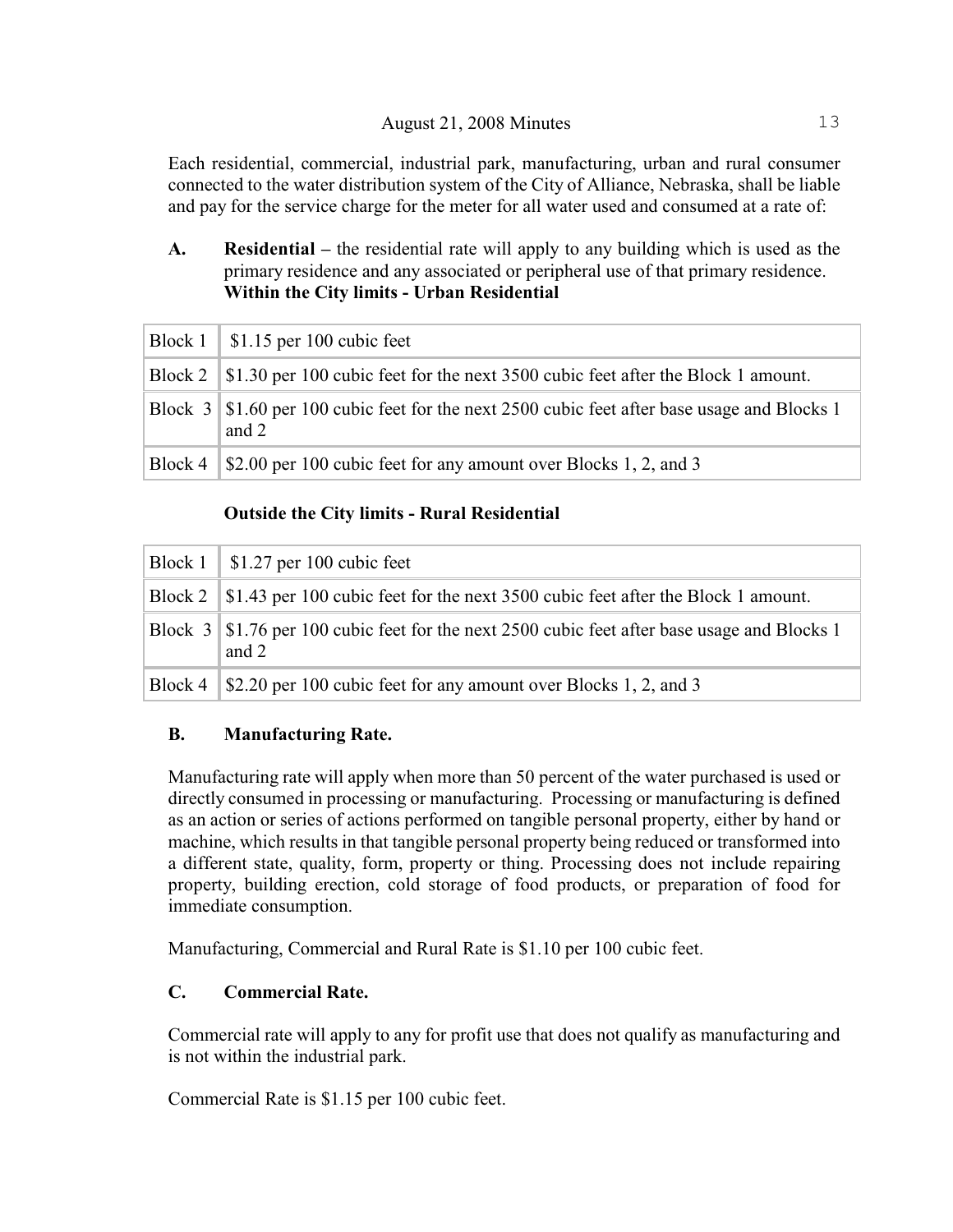## **D. Industrial Park Rate**

Industrial Park rate will apply to those customers that are located within an Industrial Tract like the Industrial Park to the City of Alliance, Box Butte County, Nebraska. The Industrial Park Rate is \$1.25 per 100 cubic feet

## **E. Excessive Summer Use – Manufacturing, Commercial, Industrial Park and Rural**

(reserved for later use)

## **F. Commercial Irrigation Rates**

(reserved for later use)

## **G. Municipal Rate**

Municipal rate will apply to all the accounts owned by the City of Alliance.

The Municipal Rate is \$.90 per 100 cubic feet.

## **H. Service Charge**

There shall be a monthly service charge for each account serviced by A.M.W.S. of.

| Meter Size         | Service Charge | Meter Size | Service Charge |
|--------------------|----------------|------------|----------------|
| $5/8$ " thru $1$ " | \$7.00         | 4"         | \$65.00        |
| $1 - 1/2$          | \$15.00        | 6"         | \$95.00        |
| 2"                 | \$30.00        | $R$ "      | \$135.00       |
| 3"                 | \$50.00        |            |                |

## **I. Truck fill charge**

The truck fill charges for filling from the Utility Facility tank filler shall be \$5.00 per 1,000 gallons or any part thereof.

SECTION 4. That current applicable City Codes of the City of Alliance, Nebraska, and all other ordinances or parts of ordinances in conflict herewith are hereby repealed.

SECTION 5. This ordinance shall go into effect on the meter billings rendered October 1, 2008 and thereafter.

Roll call vote with the following results:

Voting Aye: Kusek, Dickenson, Rowley, Yeager.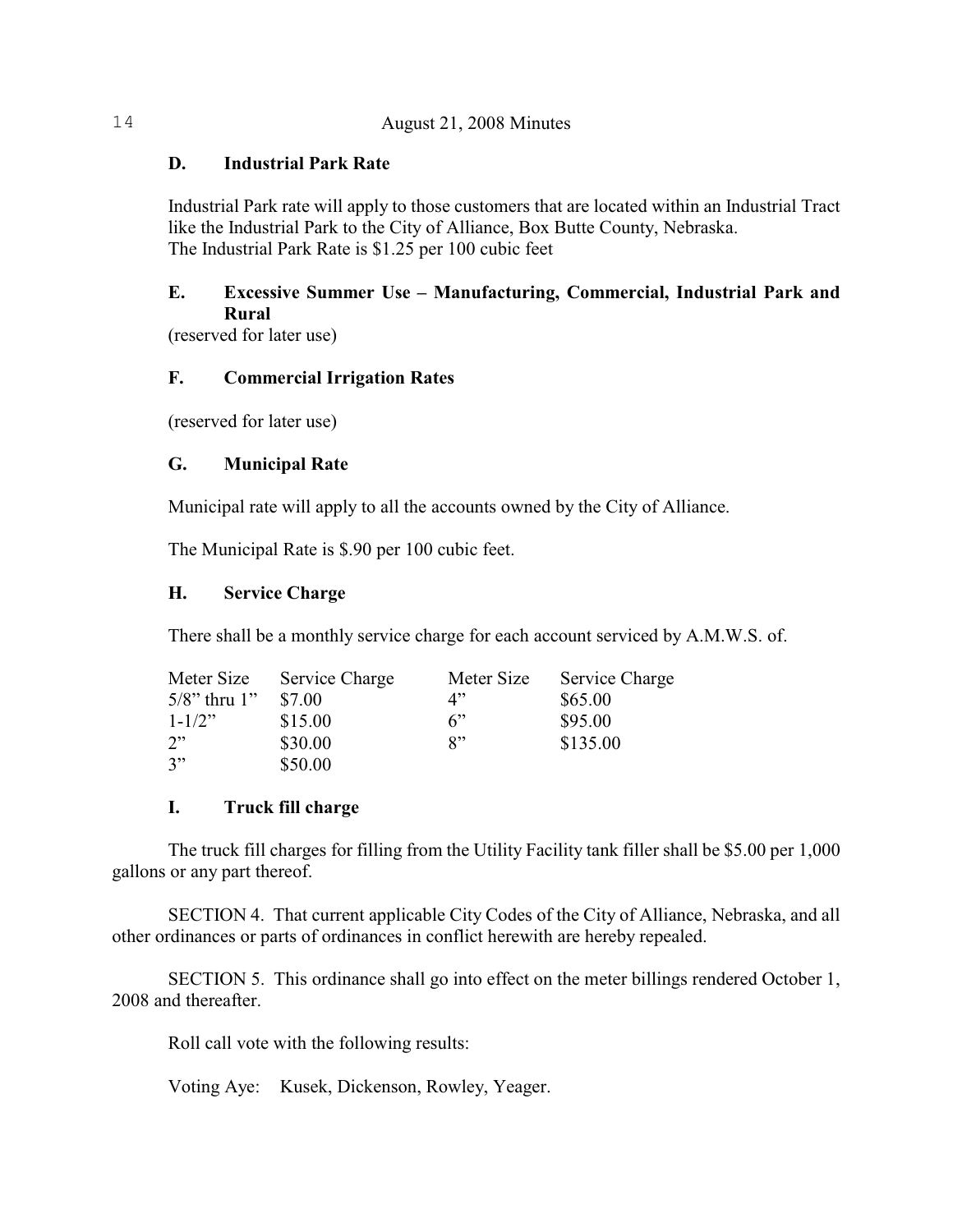Voting Nay: Benzel.

Motion carried.

Resolution No. 08-78 approving the Economic Development Assistance Agreement between the City of Alliance and Tridâko Energy Systems, Inc. was the next item for Council's review.

Motion by Councilman Yeager, seconded byCouncilman Benzel to approve Resolution No. 08-78 which follows in its entirety:

#### **RESOLUTION NO. 08-78**

*WHEREAS*, The voters of the City of Alliance approved an Economic Development Plan which had been adopted by the City Council in 2001, pursuant to the authority of Nebraska Revised Statutes 18-2701 through 18-2738; and

*WHEREAS*, An Application Review Committee has been appointed by the City Council pursuant to law to review applications for assistance under the Economic Development Plan; and

*WHEREAS*, The Economic Development Plan is funded by a portion of City sales tax which was also approved by the voters in 2001 and in 2007; and

*WHEREAS,* The application of Tridâko Energy Systems, Inc. has been received for assistance pursuant to the Economic Development Plan, and Tridâko Energy Systems, Inc. is a qualifying business pursuant to the requirements of the Economic Development law; and

*WHEREAS,* The Application Review Committee has approved the application of Tridâko Energy Systems, Inc. and recommended its adoption by the City Council; and

*WHEREAS,* The Economic Development funds in the project requesting assistance are not the sole or primary funding source; and

*WHEREAS,* The City Council finds that Tridâko Energy Systems, Inc. is a qualifying business and that this allocation of funds does not exceed the limitations of Section 18-2717 of the Nebraska Revised Statutes.

*NOW, THEREFORE, BE IT RESOLVED*, by the Mayor and City Council of Alliance, Nebraska, that the application of Tridâko Energy Systems, Inc. for assistance from the Economic Development Fund pursuant to the Local Option Municipal Economic Development Act is hereby approved in the amount of \$200,000.00.

*BE IT FURTHER RESOLVED*, that the Economic Development Assistance Agreement between the City of Alliance and Tridâko Energy Systems, Inc. is hereby approved and the Mayor is authorized to execute the Agreement for and on behalf of the City of Alliance, Nebraska.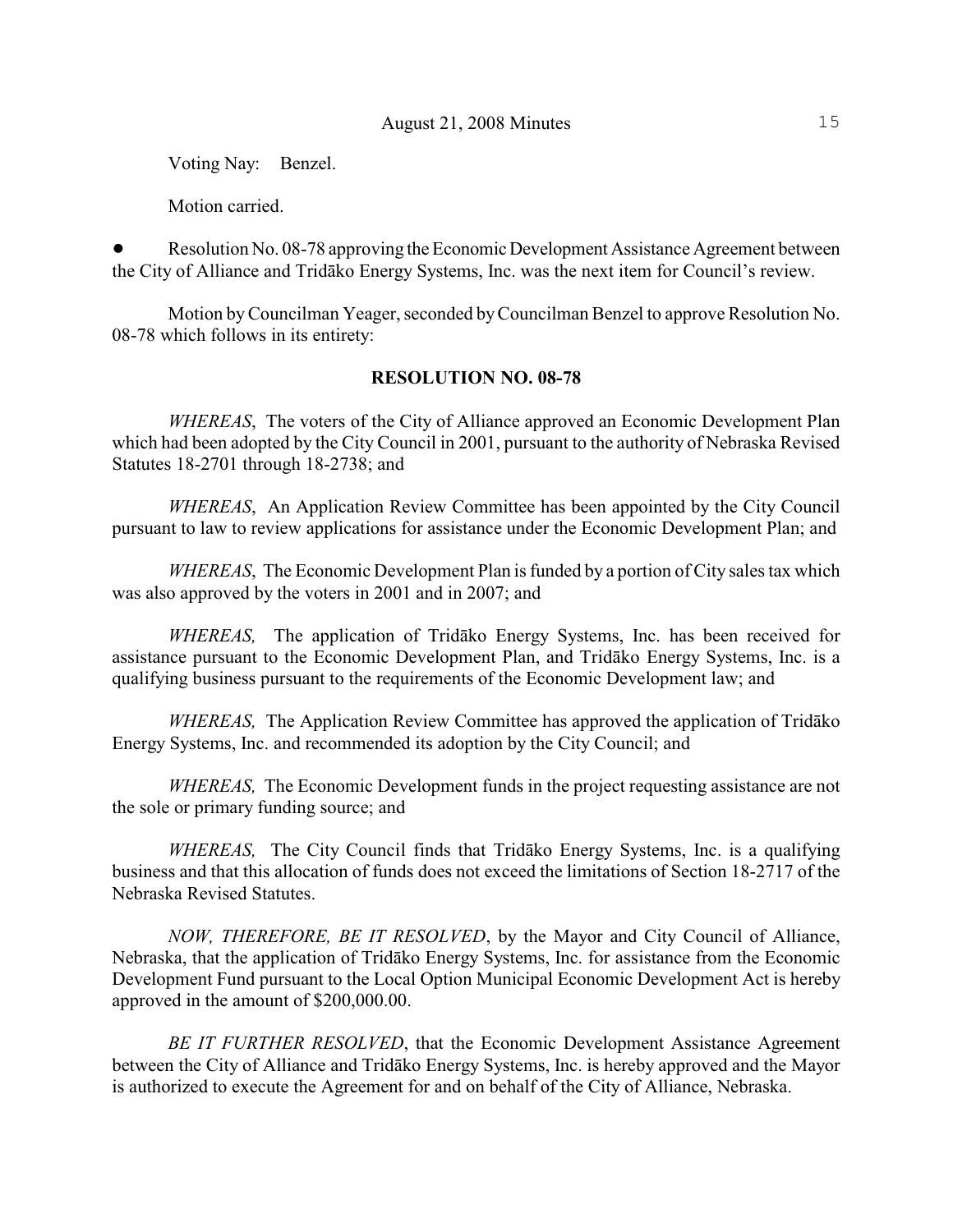Roll call vote with the following results:

Voting Aye: Kusek, Dickenson, Benzel, Rowley, Yeager.

Voting Nay: None.

Motion carried.

! The next item for Council's consideration was Resolution No. 08-82 authorizing an Agreement with the State of Nebraska Department of Roads for the Preliminary Engineering Services of the  $3<sup>rd</sup>$  Street Underpass project.

Motion by Councilman Dickenson, seconded by Councilwoman Rowley to approve Resolution No. 08-82 which follows in its entirety:

#### **RESOLUTION NO. 08-82**

*WHEREAS*, The State Highway 2 passes through the City of Alliance; and

*WHEREAS,* The State of Nebraska and the City of Alliance desire to obtain preliminary engineering for the project; and

*WHEREAS*, The project is described as follows:

Improvement of Nebraska Highway 2 in Alliance consisting of 5 (five) 12-foot lanes, 4-foot integral curb and gutter on both sides, storm sewer, retaining wall, sidewalk and grading, beginning at 250-feet West of Howard Street and extending to Black Hills Avenue; and

*WHEREAS,* There are State and Federal funds available for the construction of the improvements, which is a project that is designated as project NH-2-1(115).

*NOW, THEREFORE, BE IT RESOLVED*, by the Mayor and City Council of Alliance, Nebraska, that the Mayor is authorized to sign the Agreement for Project NH-2-1(115) State Control No. 50617.

*BE IT FURTHER RESOLVED*, that the Agreement is for preliminary engineering to perform the work necessary to design the plans, write specifications for the project, and provide for the sharing of the cost of such work.

*BE IT FURTHER RESOLVED,* any Agreement with regard to the actual construction and division of costs must come before Council, prior to the commencement of construction.

Anthony Parascand, 923 West  $3<sup>rd</sup>$  Street addressed Council with questions regarding the plans. City Manager Caskie advised him that the plans are available at the Utility Facility, however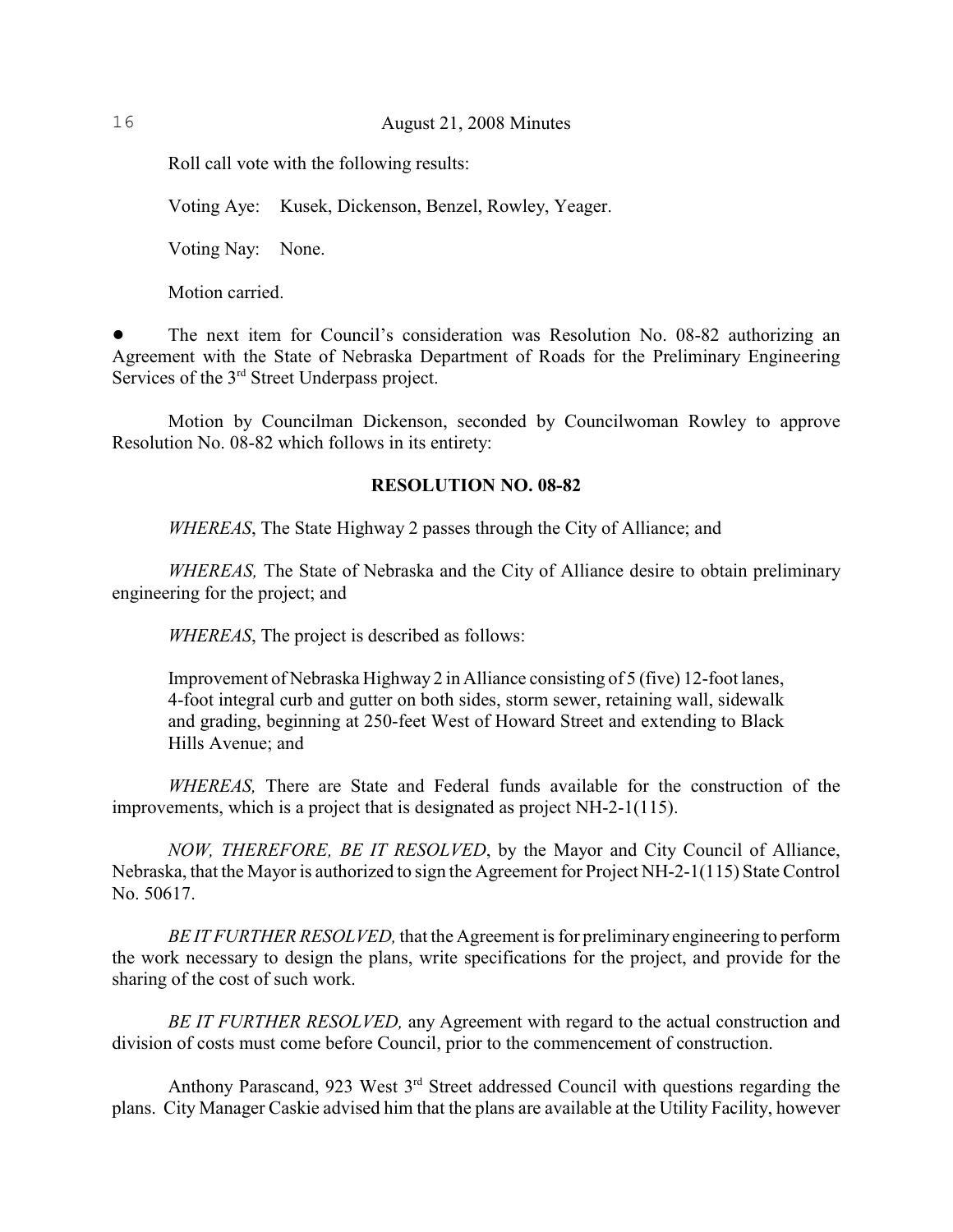they are preliminary and are subject to change.

Roll call vote with the following results:

Voting Aye: Kusek, Dickenson, Benzel, Rowley, Yeager.

Voting Nay: None.

Motion carried.

• The next item for Council's review was Resolution No. 08-83 authorizing the Alliance Dog Owners Group to begin fund raising for the establishment of a dog park in Alliance as well as develop a plan and program for the long-term maintenance of a dog park if established.

Motion by Councilman Benzel, seconded byCouncilman Yeager to approve Resolution No. 08-83 which follows in its entirety:

#### **RESOLUTION NO. 08-83**

*WHEREAS,* Citizens of the City of Alliance have formed Alliance Dog Owners Group and have requested that the City authorize the establishment of a dog park; and

*WHEREAS,* The City owns several parcels of real estate that could be used for the establishment of a dog park; and

*WHEREAS,* The citizens have requested Council's approval to do fund raising and to obtain support for building a dog park; and

*WHEREAS*, The citizens have requested authority to determine the need for a dog park and do research to develop a long-term maintenance plan and program for a dog park once it is established.

*NOW, THEREFORE, BE IT RESOLVED* by the Mayor and City Council of the City of Alliance, Nebraska, that the Alliance Dog Owners Group is authorized to begin fund raising for the establishment of a dog park in Alliance, Nebraska;

*BE IT FURTHER RESOLVED* that Alliance Dog Owners Group is authorized to determine the need for a dog park and to develop a plan and program to submit to the City Council for longterm maintenance of a dog park if it is established.

*BE IT FURTHER RESOLVED* that Alliance Dog Owners Group is authorized to examine locations in the City of Alliance, to raise support of citizens and to present their ideas to City Council for Council's consideration regarding the establishment of a dog park within the City of Alliance.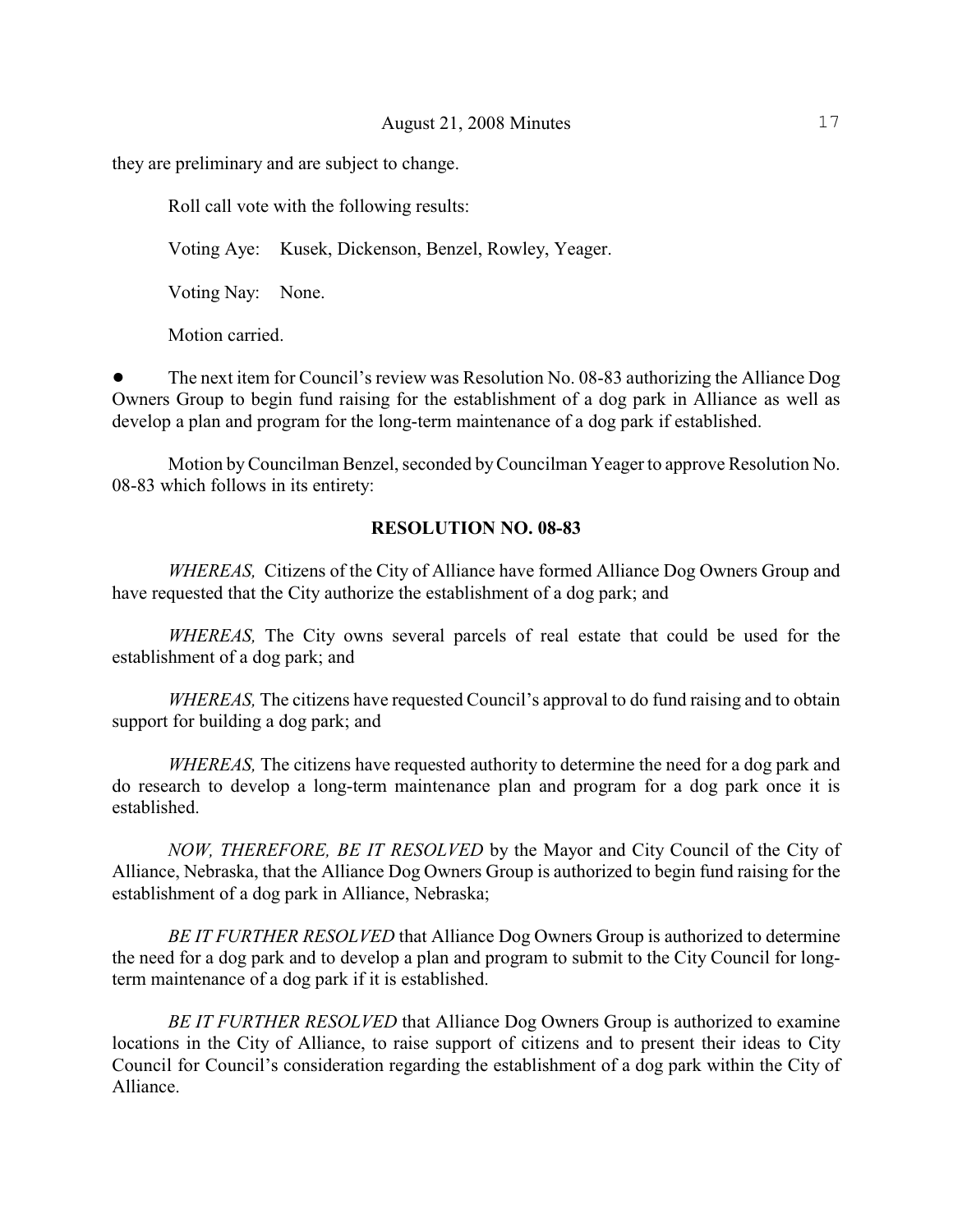Roll call vote with the following results:

Voting Aye: Kusek, Dickenson, Benzel, Rowley, Yeager.

Voting Nay: None.

Motion carried.

! The next item on Council's agenda was Resolution No. 08-84 outlining the chain of command for the Police Investigator position.

Motion by Councilwoman Rowley, seconded by Councilman Dickenson to approve Resolution No. 08-84 which follows in its entirety:

#### **RESOLUTION NO. 08-84**

*WHEREAS*, The City of Alliance maintains the law enforcement through the Alliance Police Department; and

*WHEREAS,* The Police Chief has recommend changes in the organizational chart of the Police Department, which will change the reporting relationships in the Police Department; and

*WHEREAS*, The Chief of Police believes that the changes will make for more efficient and effective law enforcement in the City of Alliance.

*NOW, THEREFORE, BE IT RESOLVED*, by the Mayor and City Council of Alliance, Nebraska, that the organizational chart for the City of Alliance Police Department, which is attached to this Resolution is hereby approved and adopted by the City of Alliance.

Roll call vote with the following results:

Voting Aye: Kusek, Dickenson, Benzel, Rowley, Yeager.

Voting Nay: None.

Motion carried.

Resolution No. 08-85 authorizing the submittal of a Pre-Application for the Nebraska Department of Economic Development New Neighborhoods II which will provide assistance in the demand for local housing was the next item for Council's review.

Motion by Councilman Benzel, seconded byCouncilwoman Rowley to approve Resolution No. 08-85 which follows in its entirety:

#### **RESOLUTION NO. 08-85**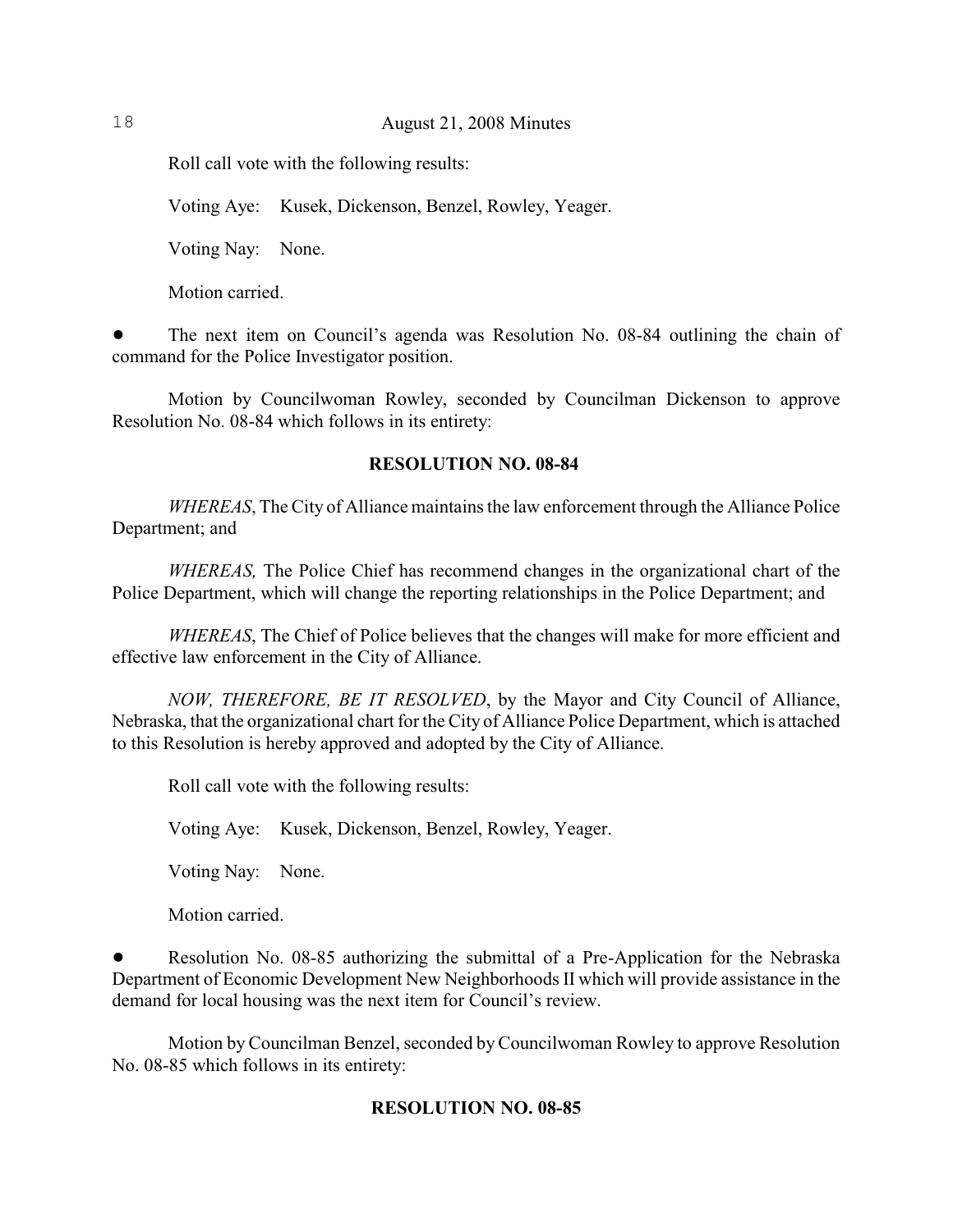*WHEREAS,* The City of Alliance recognizes the need for the development of additional housing to meet the housing demands in City of Alliance; and

*WHEREAS,* The State of Nebraska Department of Economic Development is accepting preapplications from Nebraska Municipalities for funding under the Nebraska Department of Economic Development New Neighborhoods II; and

*WHEREAS,* The City of Alliance appears to meet the requirements for assistance in the development of housing under the Nebraska Department of Economic Development New Neighborhoods II; and

*WHEREAS*, The City of Alliance is interested in examining the potential of developing additional housing with the assistance of the State of Nebraska Department of Economic Development.

*NOW, THEREFORE, BE IT RESOLVED* by the Mayor and City Council of the City of Alliance, Nebraska, that staff is hereby authorized and directed to make a Pre Application for the Nebraska Department of Economic Development New Neighborhoods II for and on behalf of the City of Alliance.

City Manager Caskie explained the desire to further develop Homestead Addition with family housing as well as convenience store shopping.

Roll call vote with the following results:

Voting Aye: Kusek, Dickenson, Benzel, Rowley, Yeager.

Voting Nay: None.

Motion carried.

The next item to come before Council was Resolution No. 08-86 authorizing a Loan Agreement from the Nebraska Drinking Water Facilities Loan Fund.

Motion by Councilman Yeager, seconded by Councilman Benzel to approve Resolution No. 08-86 which follows in its entirety:

#### **RESOLUTION NO. 08-86**

*WHEREAS*, The City of Alliance, Nebraska, recognizes that a properly functioning public water supply system is necessary to the health and welfare of the citizens of the City of Alliance; and

*WHEREAS*, The Mayor and City Council have determined that portions of the City public water supply system are in need of significant repair and improvement; and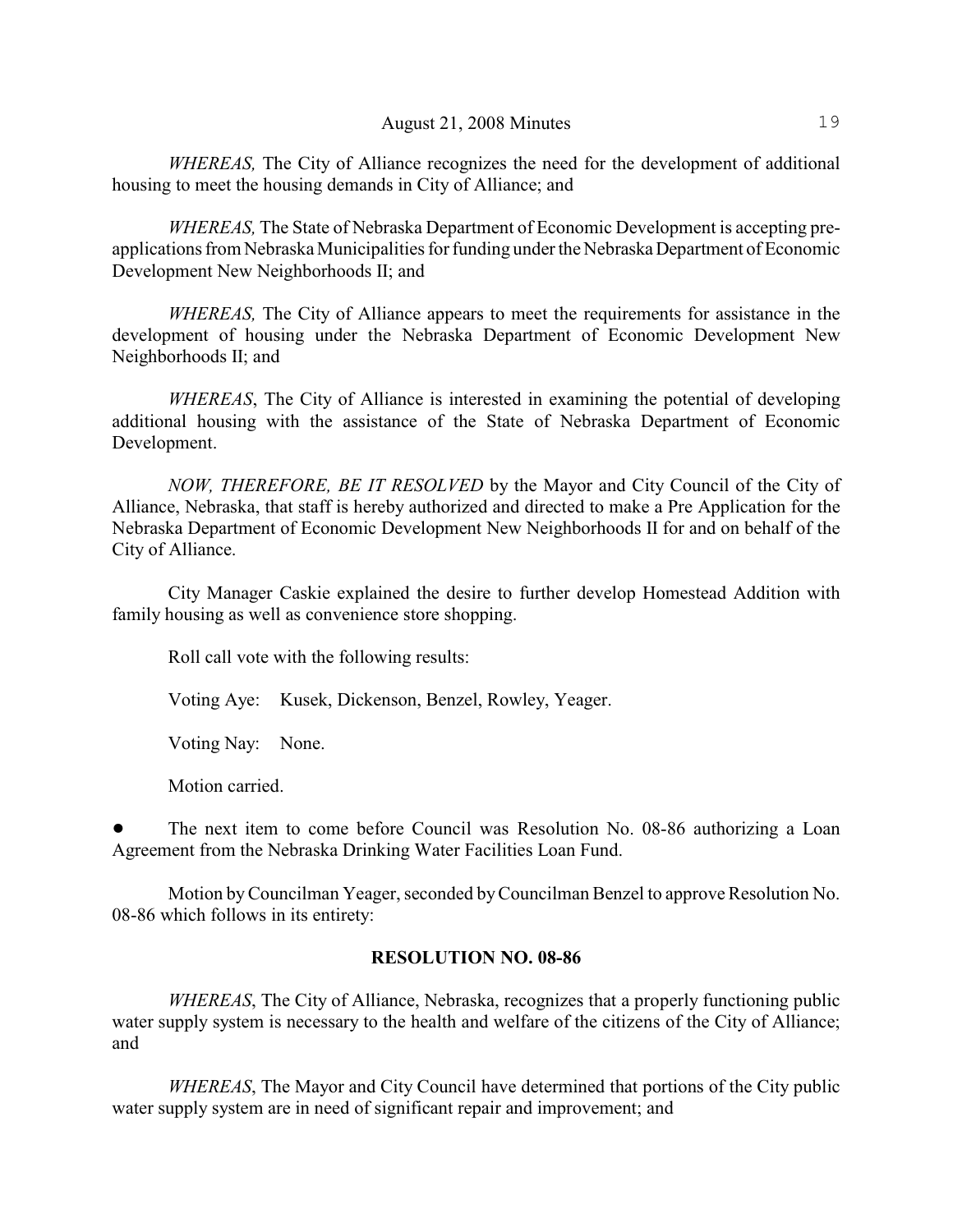*WHEREAS*, Funding for the cost of the repair and improvement of portions of the City public water supply system may be obtained by loan from the Nebraska Department of Environmental Quality, subject to certain requirements and obligations;

*NOW, THEREFORE, BE IT RESOLVED* by the Mayor and City Council of the City of Alliance, Nebraska, that they should execute the contract for loan between the Nebraska Department of Environmental Quality and the City of Alliance, Nebraska, designated as Project No. D311496, incorporated by reference into this Resolution as if fully set forth; and

*BE IT FURTHER RESOLVED THAT* Pamela S. Caskie, City Manager be authorized and directed to sign all necessary documents and furnish such assurances to the State of Nebraska as may be required by law or regulations, and to receive payment on behalf of the applicant.

Roll call vote with the following results:

Voting Aye: Kusek, Dickenson, Benzel, Rowley, Yeager.

Voting Nay: None.

Motion carried.

The next item on Council's agenda was a board appointment.

Motion by Councilman Dickenson, seconded by Councilman Benzel to appoint Dr. H. Frederick Koch to a term on the Board of Health expiring August, 2009.

Roll call vote with the following results:

Voting Aye: Kusek, Dickenson, Benzel, Yeager.

Voting Nay: Rowley.

Motion carried.

! The last item on Council's agenda was a request of Tony Peterson regarding permission to erect a hangar at the Alliance Municipal Airport.

Mr. Peterson was unable to attend the Council meeting, so no discussion was held regarding his request.

! Mayor Kusek stated, "there being no further business to come before the Alliance City Council, the meeting is adjourned at 9:05 p.m."

 $\mathcal{L}_\text{max}$  , and the set of the set of the set of the set of the set of the set of the set of the set of the set of the set of the set of the set of the set of the set of the set of the set of the set of the set of the